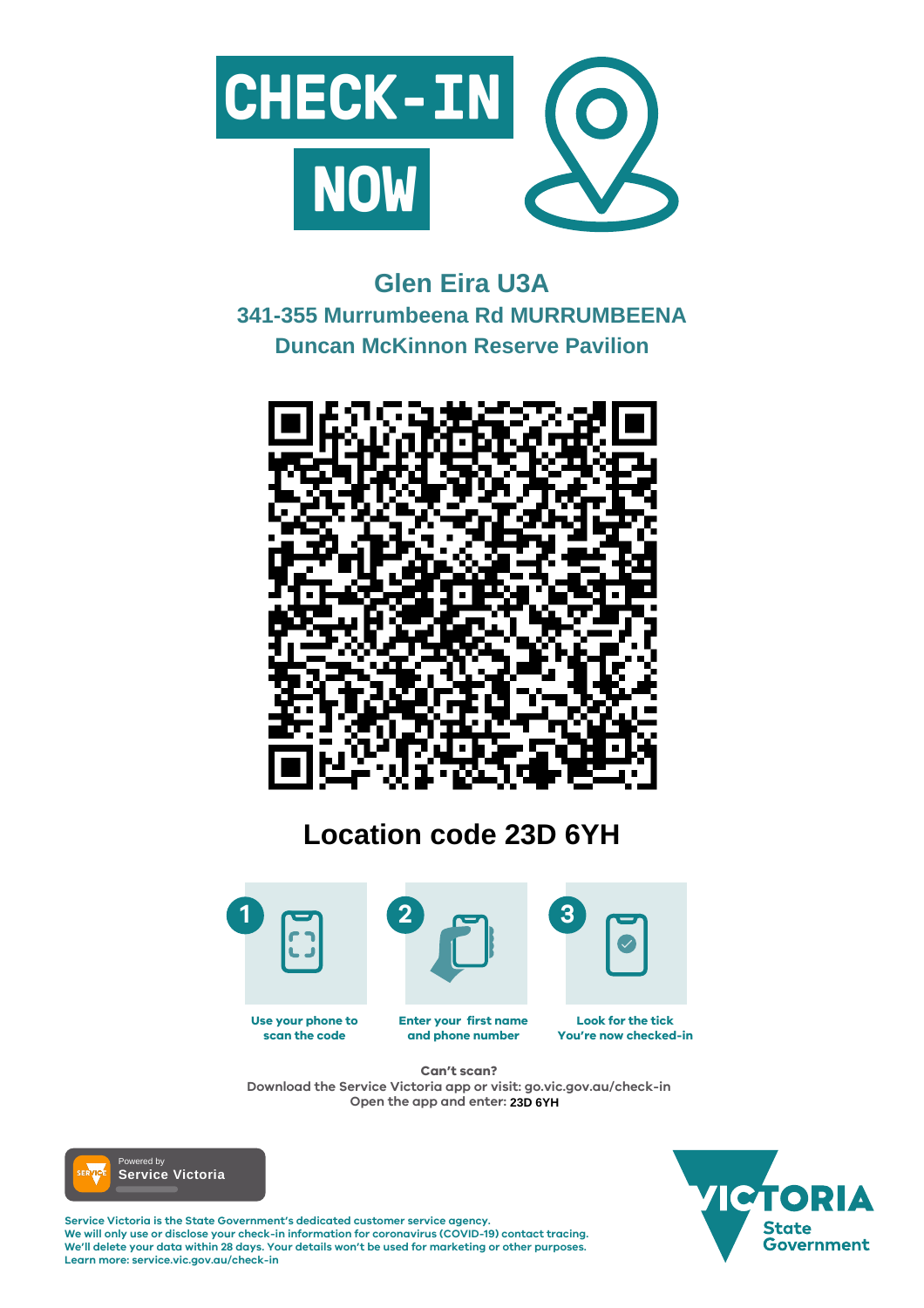## **CHECK-IN NOW**



### **Duncan McKinnon Reserve...**



Unable to scan? Download the Service Victoria app and use code:

## **23D 6YH**

#### Learn more at service.vic.gov.au/check-in





**Scan code** with the Service **Victoria app** or your phone camera.

**Look for the** tick. You're now first name and phone number. checked in.

Service Victoria is the State Government's dedicated customer service gaency. We will only use or disclose your check-in information for coronavirus (COVID-19) contact tracing. We'll delete your data within 28 days. Your details won't be used for marketing or other purposes. Learn more: service.vic.gov.gu/check-in

**Enter vour** 





## **CHECK-IN NOW**



#### **Duncan McKinnon Reserve...**



Unable to scan? Download the Service Victoria app and use code:

## 23D 6YH

#### Learn more at service.vic.gov.au/check-in



**Scan code** with the Service Victoria app or your phone camera.

**Enter vour** first name and phone number.

**Look for the** tick. You're now checked in.

Service Victoria is the State Government's dedicated customer service gaency. We will only use or disclose your check-in information for coronavirus (COVID-19) contact tracing. We'll delete your data within 28 days. Your details won't be used for marketing or other purposes. Learn more: service.vic.gov.gu/check-in





## **CHECK-IN NOW**



#### **Duncan McKinnon Reserve...**



Unable to scan? Download the Service Victoria app and use code:

## 23D 6YH

#### Learn more at service.vic.gov.au/check-in





**Scan code** with the Service Victoria app or your phone camera.

**Enter vour** first name and phone number. **Look for the** tick. You're now checked in.

Service Victoria is the State Government's dedicated customer service gaency. We will only use or disclose your check-in information for coronavirus (COVID-19) contact tracing. We'll delete your data within 28 days. Your details won't be used for marketing or other purposes. Learn more: service.vic.gov.gu/check-in